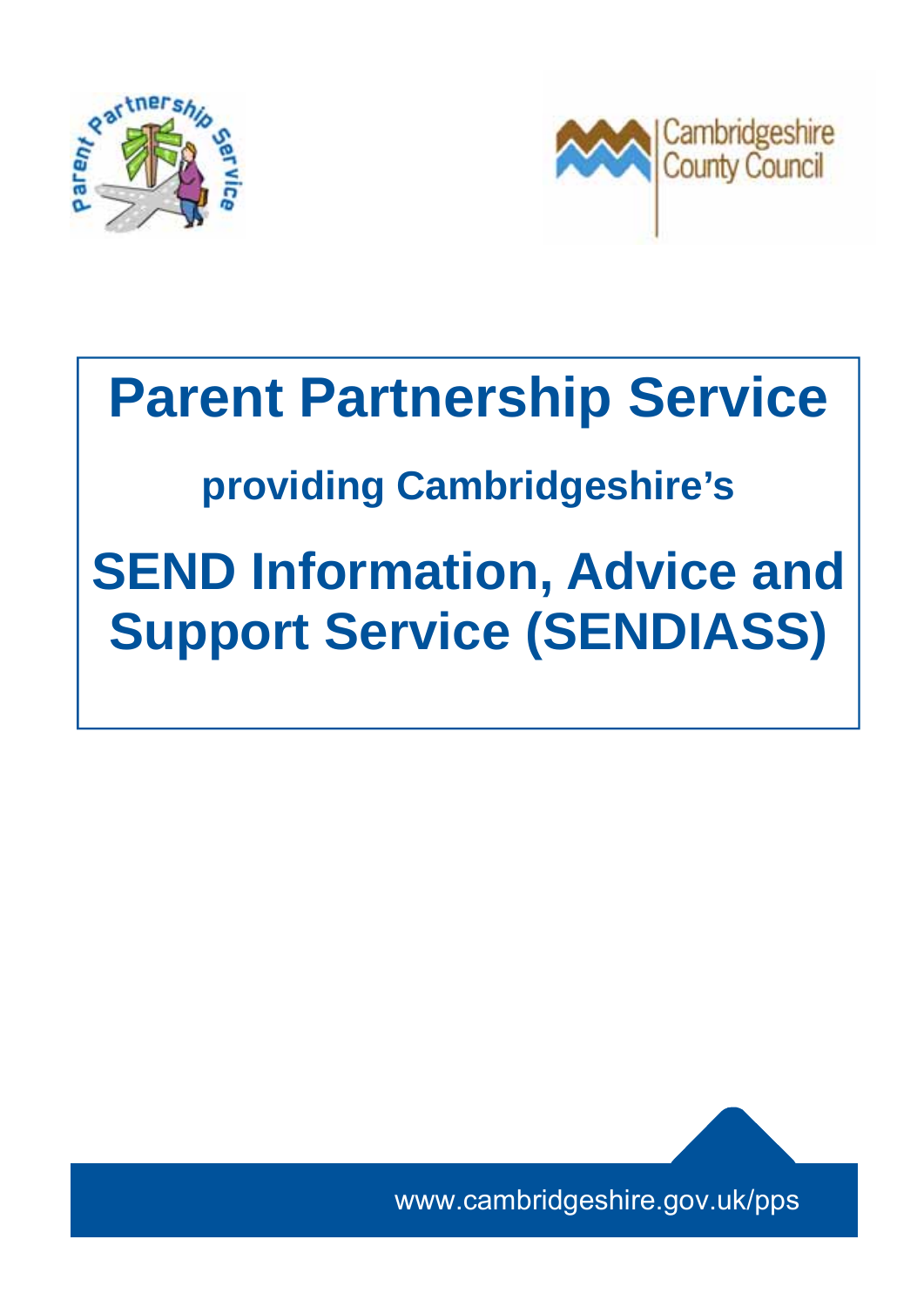### **WHAT INFORMATION, ADVICE AND SUPPORT DO WE OFFER?**

We offer accurate, up to date and impartial resources and information about the law on special educational needs and disability. This covers:

- education, health and social care<br>national and local policy<br>the Local Offer education, health and social care
- national and local policy
- the Local Offer
- vour rights and choices
- your opportunities to participate
- where you can find help and advice
- how you can access this support.

We provide information in many ways, including our **www.cambridgeshire.gov.uk/pps**, publications, training events and conferences.

Sometimes information alone is not enough. You may want help to gather information, make sense of it and apply it to your own situation. We call this advice and we offer this service by email, on the telephone, face to face and through work with groups or in training.

We can also offer more intensive support if you need it. This can include helping with letters, attending meetings with you or supporting you in discussions with the local authority, school or other setting. We may be able to help you find a **key worker**, or an **Independent Supporter** or a volunteer who can support you.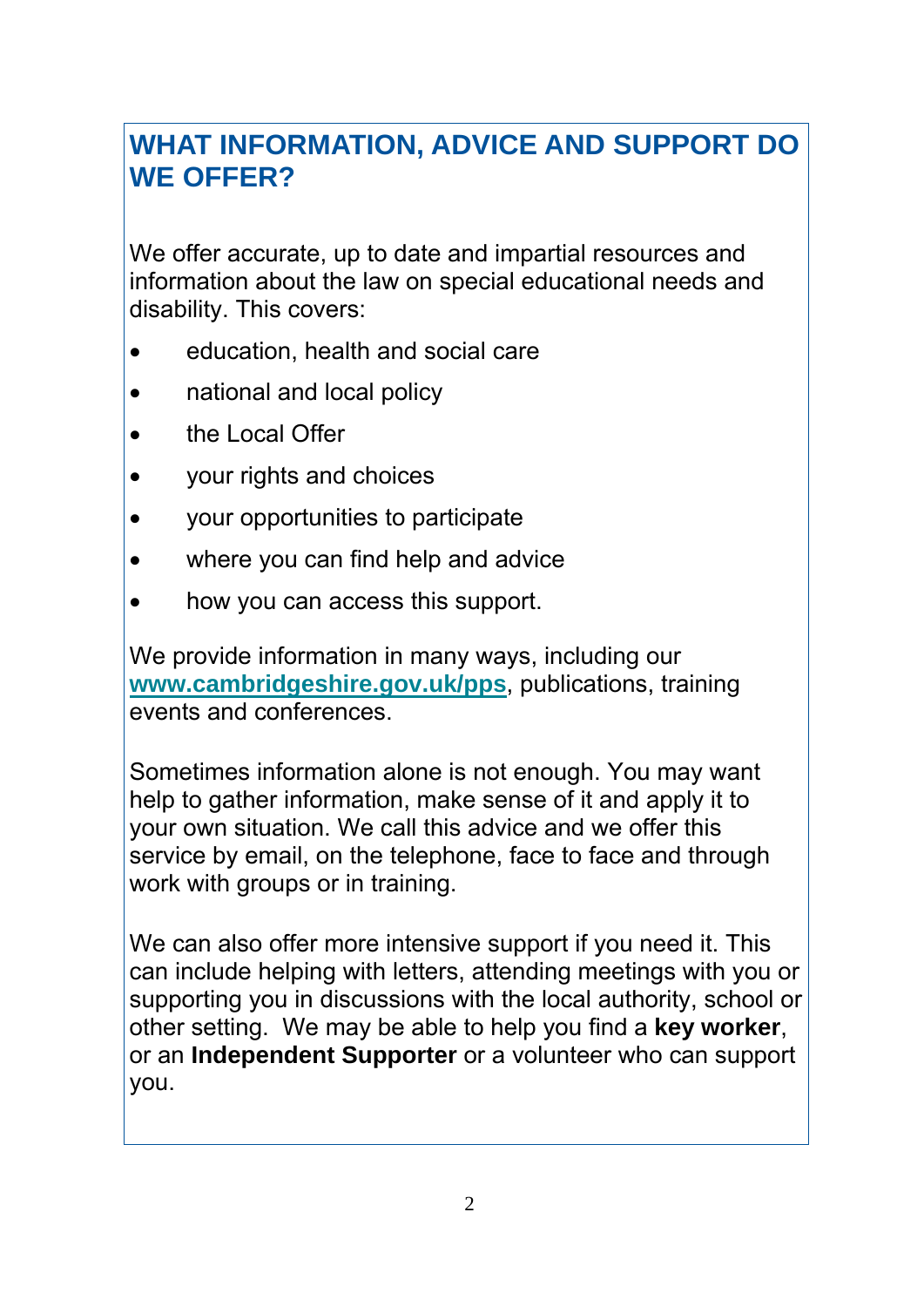When we are not able to help we will do our best to tell you about, or put you in touch with, other groups or organisations that can help. We call this **signposting**.

#### **IS THE SERVICE CONFIDENTIAL?**

**YES!** 

We will not share your information with anyone unless you tell us we can. The only exception to this would be because we have a specific concern about a child's safety.

The information, advice and support should be impartial and provided at arm's length from the local authority and Clinical Commissioning Groups (2.8)

You can find our Confidentiality Policy on our website **www.cambridgeshire.gov.uk/pps**

We will often work with parents and children or young people together. Sometimes we will work with them separately. When we do this the same confidentiality rules apply.

#### **WHAT DO WE MEAN BY IMPARTIAL INFORMATION, ADVICE AND SUPPORT?**

This information is about the impartial information, advice and support required by the **SEND Code of Practice**.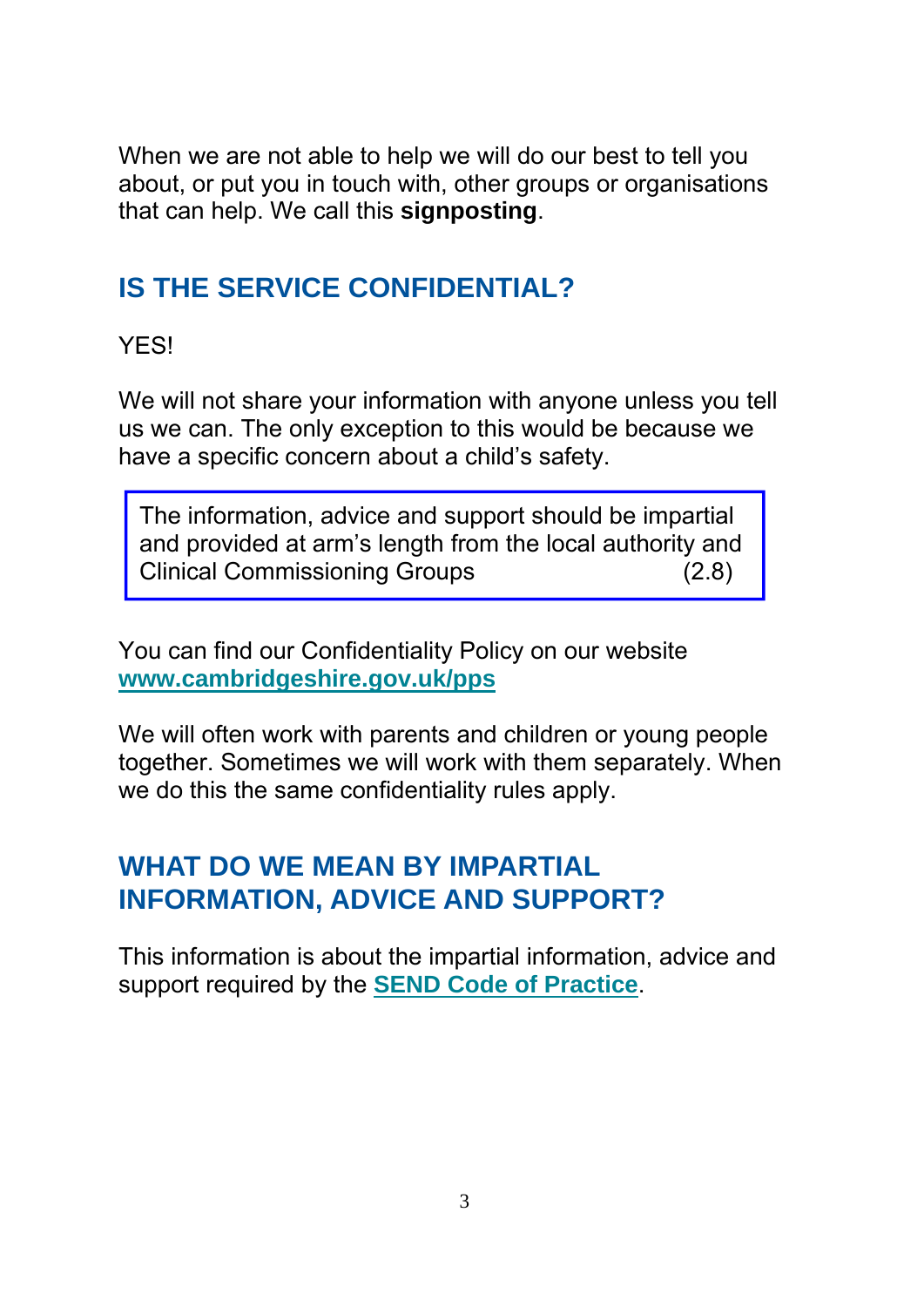### **WHAT DOES THE SEND CODE OF PRACTICE SAY?**

The **Children and Families Act 2014** says local authorities **must** provide information advice and support about special educational needs (SEN), disability, health and social care for children, young people and parents.

#### The **SEND Code of Practice** says:

dren, young people and parents.<br>
SEND Code of Practice says:<br>
Deal authorities must arrange for children with SE<br>
Sabilities for whom they are responsible, and thei *Local authorities must arrange for children with SEN or disabilities for whom they are responsible, and their parents, and young people with SEN or disabilities for whom they are responsible, to be provided with information and advice about matters relating to their SEN or disabilities, including matters relating to health and social care. This must include information, advice and support on the take-up and management of Personal Budgets. In addition, in carrying out their duties under Part 3 of the Children and Families Act 2014, local authorities must have regard to the importance of providing children and their parents and young people with the information and support necessary to participate in decisions.* (2.1)

This means that every local authority should provide a service that is free, easy to access and confidential and that can help children, parents and young people take part in decisions that affect their lives.

The **Local Offer** must include information about the sources of information, advice and support for parents, children and young people and how this is resourced.

In Cambridgeshire this service is provided by SEND Information, Advice and Support Service (SENDIASS), it was called the Parent Partnership Service.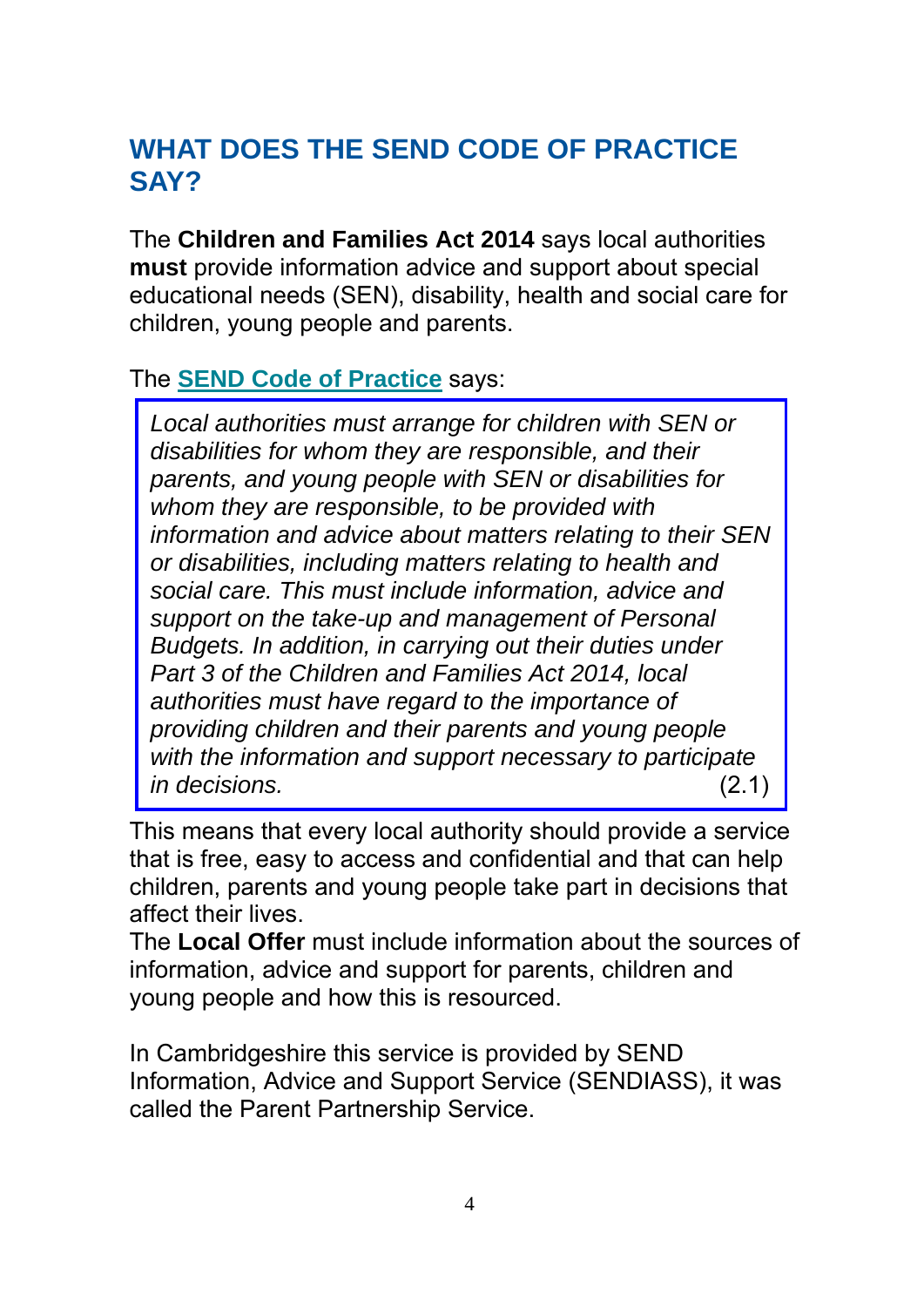#### **WHAT DO WE MEAN WHEN WE SAY WE ARE IMPARTIAL?**

#### The **SEND Code of Practice** says:

'This means that the information, advice and support that we offer are firmly based in the law and the **SEND Code of Practice**.'

We provide unbiased information and advice about the local authority's policies and procedures and about the policy and practice in local schools and other settings.

We do not give priority to any particular impairment, disability or special educational need, nor do we campaign for any particular approach to education.

By being impartial we aim to help parents, children and young people have clear, accurate and relevant information that will help them take part in decisions about their lives.

You can read our Impartiality Policy at **www.cambridgeshire.gov.uk/pps**

#### **WHERE CAN I FIND OUT MORE?**

You can read about impartial information, advice and support in the **SEND Code of Practice** Chapter 2.

Cambridgeshire's Local Offer, **www.cambridgeshire.gov.uk/ localoffer** includes details of Cambridgeshire's arrangements for providing information, advice and support.

You can also look at our website,

**www.cambridgeshire.gov.uk/pps** for information about our services, copies of our publications and contact details.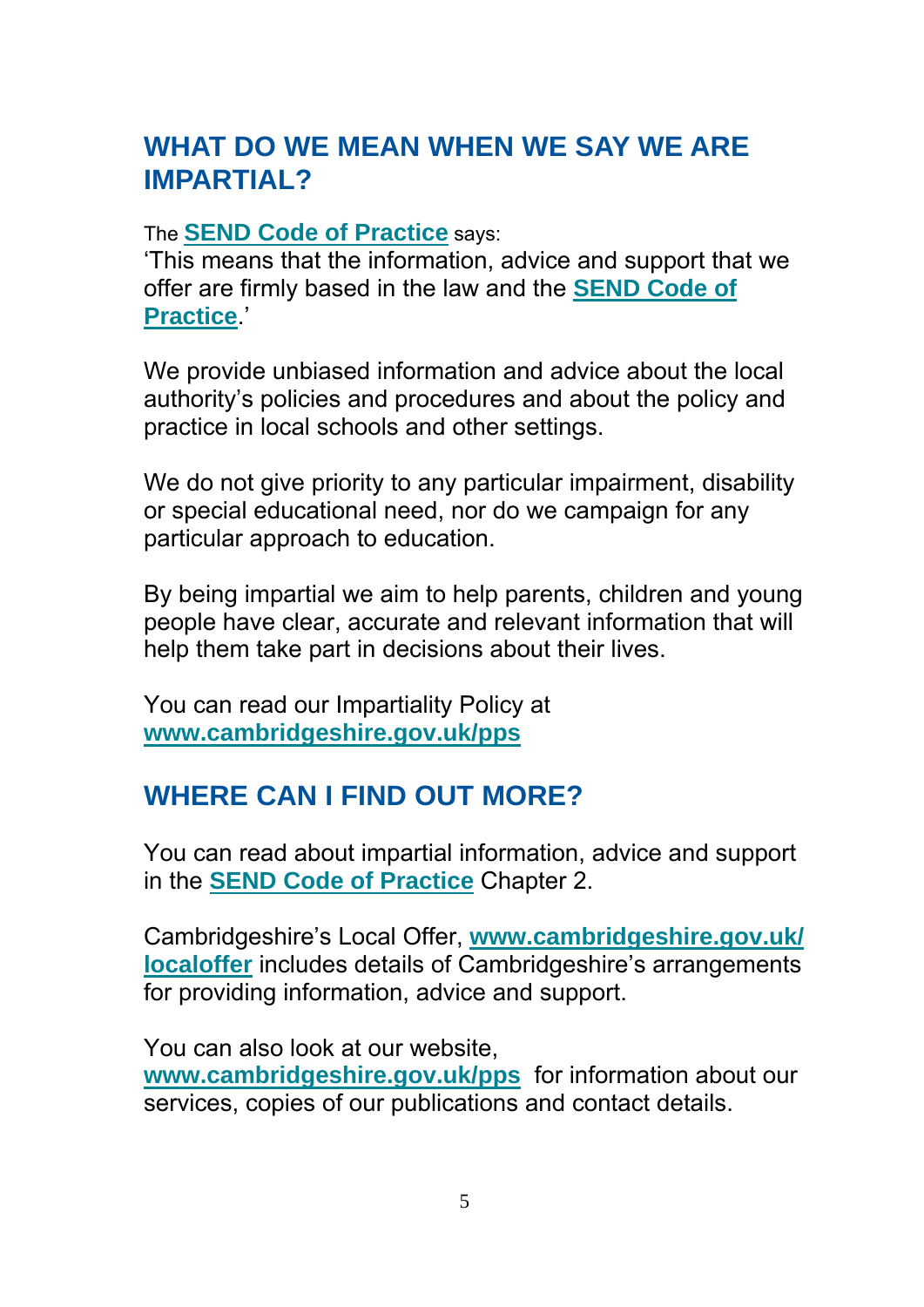### **HOW DO WE KNOW THAT WE ARE IMPARTIAL?**

It is very easy to be biased. Everyone has opinions about most things! Sometimes people can be biased without even realising it.

This wright we reality value your opinion about the fill<br>lice and support we offer. We want you to tell us if<br>are <u>not</u> impartial. To help us check that we are im<br>inely ask those who use our service to say wheth<br>k we have That is why we really value your opinion about the information, advice and support we offer. We want you to tell us if you think we are not impartial. To help us check that we are impartial we routinely ask those who use our service to say whether they think we have been biased one way or another.

Cambridgeshire' s SEND Information, Advice and Support Service follows national set of Quality Standards for services providing impartial information, advice and support developed by the Network of Information, Advice and Support Services. See **www.iassnetwork.org.uk** for further details. This helps us to monitor the effectiveness of our service we provide and ensure that it is 'at arm's length' from the local authority. By this we mean that we act, and are seen to act, separately and impartially, with no undue influence or control from either the local authority or the Clinical Commissioning Group in our area.

We also publish an annual report that includes information on what people tell us about our service.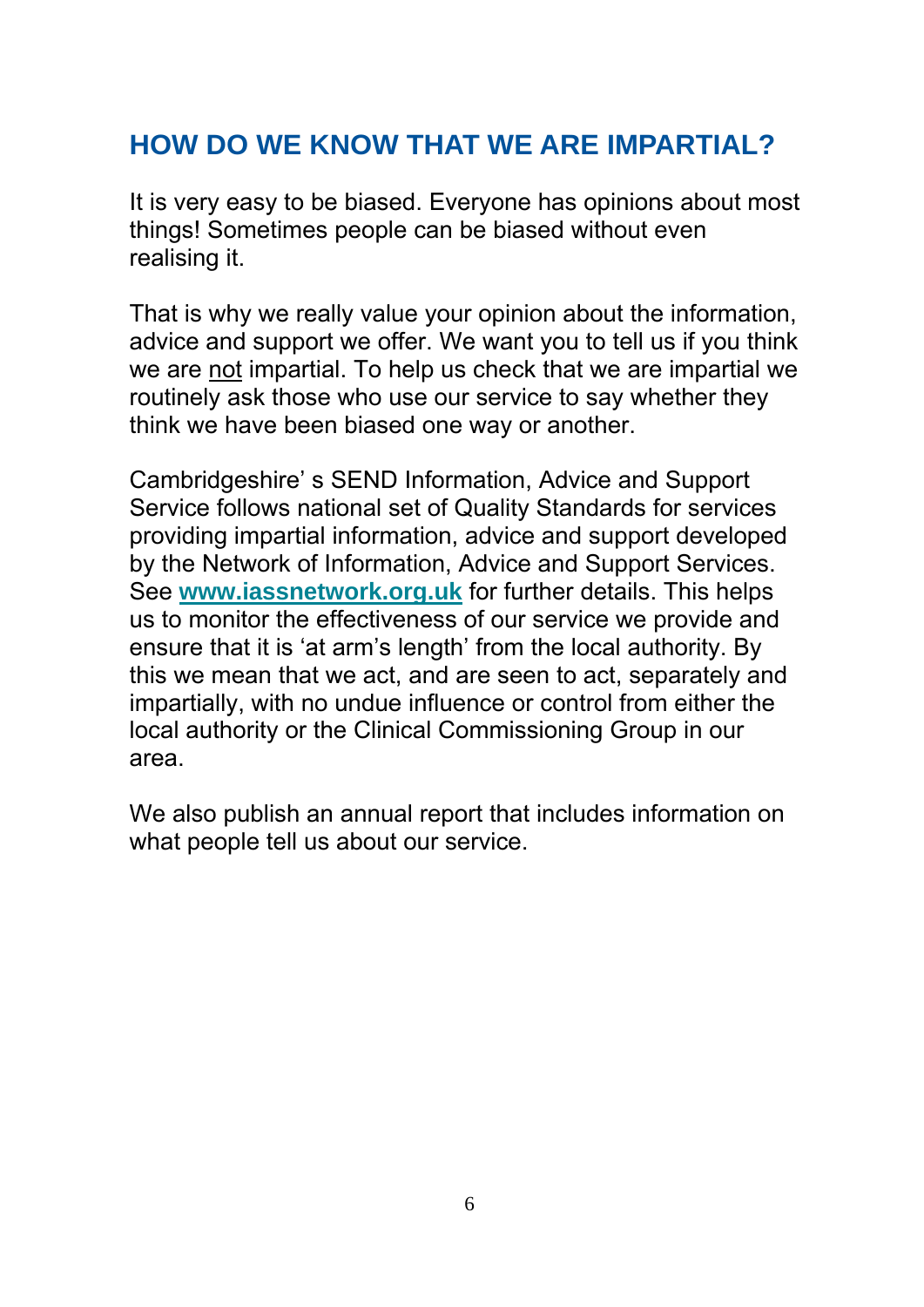Left blank for your notes